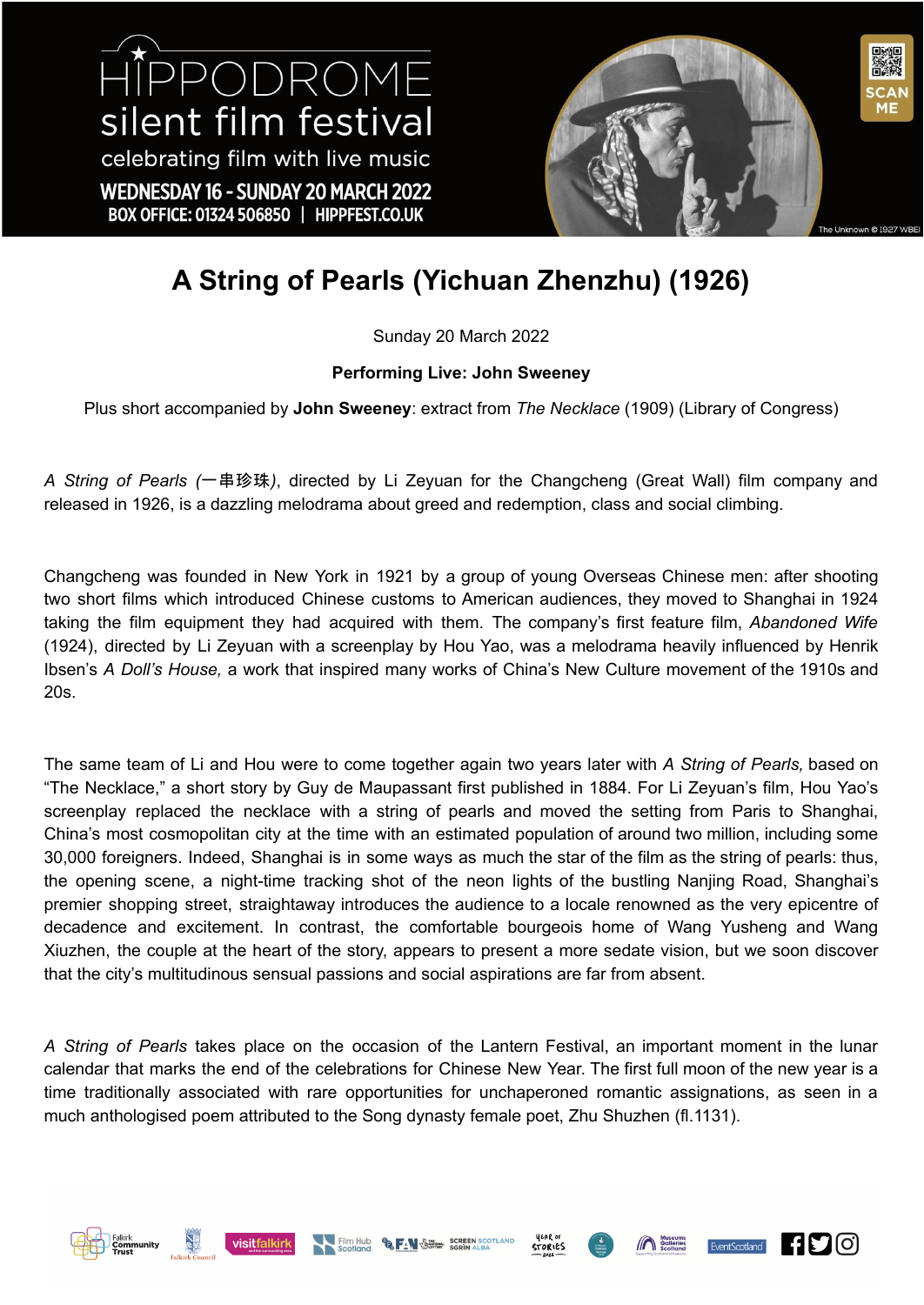## HIPPODROME silent film festival celebrating film with live music WEDNESDAY 16 - SUNDAY 20 MARCH 2022 BOX OFFICE: 01324 506850 | HIPPFEST.CO.UK



Last year at the Lantern Festival

The lamps in the flower market were bright as day. The moon was touching the tips of the willow branches

When we met after dusk.

This year at the Lantern Festival

The moon and flowers were as before.

I couldn't see my companion from last year,

Tears soaked the sleeves of my spring clothes.

The hedonistic atmosphere of the Lantern Festival, which heightens the driving desires of the Shanghai bourgeoisie to be part of the in-crowd, pervades the film. In order to underline this, a display of light bulbs forming the Chinese characters for Lantern Festival, 元宵, are prominently displayed at the entrance to the venue for the crucial party attended by Wang Xiuzhen. As Changcheng's own publicity note breathlessly announced: "Shanghai is a prosperous and flourishing part of China and, at the same time, a den of iniquity. The city's population are accustomed to indulging themselves in lives of wild decadence and extravagance, but it is the young women, above all, who are unrestrained in their pursuit of empty glory."

The first public screening of *A String of Pearls (*一串珍珠*)* took place at the Palace Theatre in Shanghai on October 1st 1926. However, like so many of the film companies that operated in Shanghai over the course of the 1920s and 30s, Changcheng's star burned only briefly before the company went bankrupt in 1930.

By Dr Julian Ward, Senior Lecturer in Chinese at the Department of Asian Studies, School of Literatures, *Languages and Cultures, University of Edinburgh. Dr Ward is co-editor of The Chinese Cinema Book (2011). A second edition of The Chinese Cinema Book will be published in 2020.*

Dir. Li Zeyuan | Adapted for Screen by. Hou Yao | China | 1926 | N/C U | 1h 46m + short accompanied by **John Sweeny**

With: Lei Xiadian, Liu Hanjun, Liu Jiqun, Zhai Qiqi, Xing Shaomei Huang Zhihuai